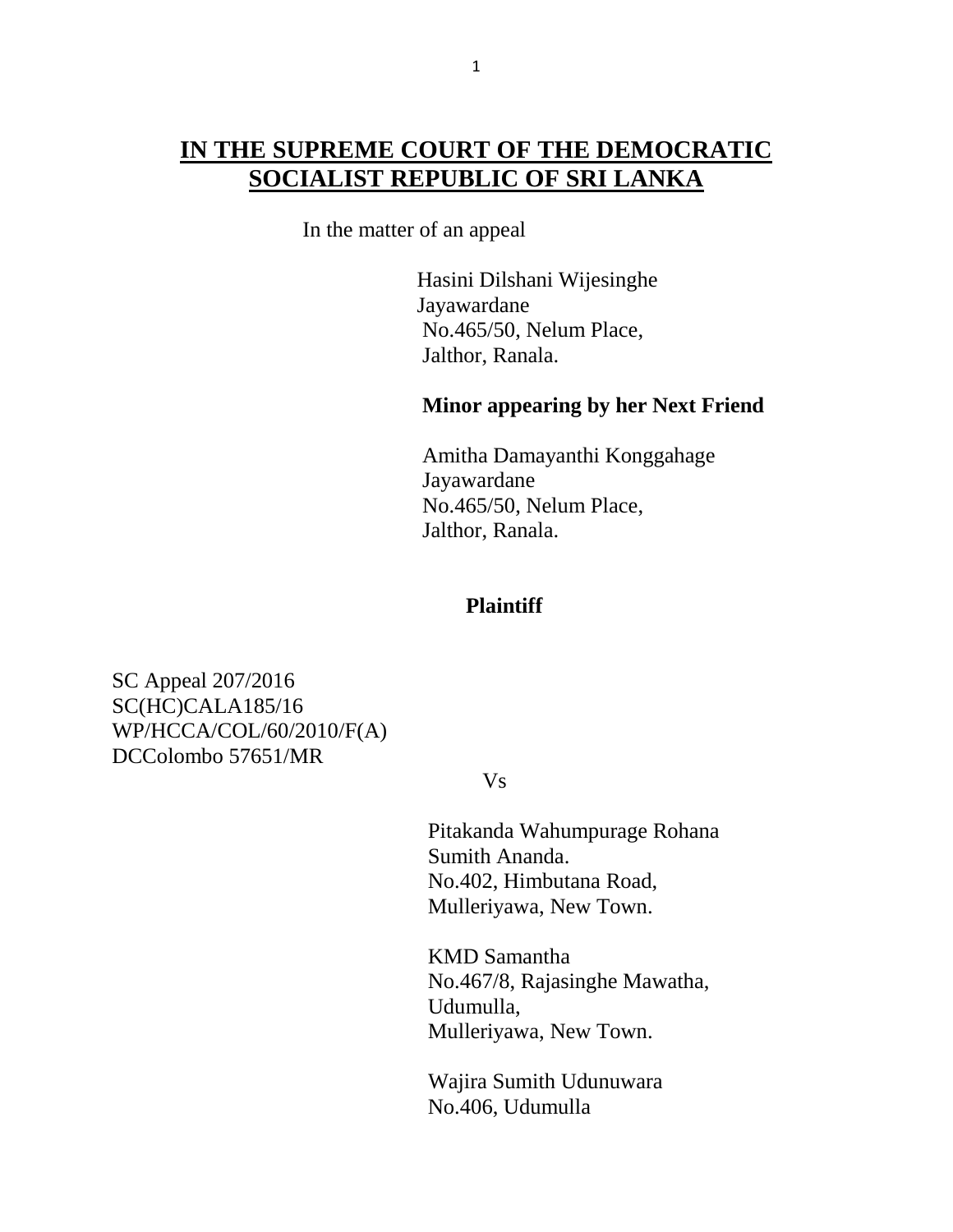Mulleriyawa, New Town

### **Defendants**

#### **AND**

 Wajira Sumith Udunuwara No.406, Udumulla Mulleriyawa, New Town  **3 rd Defendant-Petitioner-Appellant**

Vs

 1. Amitha Damayanthi Konggahage Jayawardane No.465/50, Nelum Place, Jalthor, Ranala.

#### **Plaintiff-Respondent**

- 2. Pitakanda Wahumpurage Rohana Sumith Ananda. No.402, Himbutana Road, Mulleriyawa, New Town.
- 3. KMD Samantha No.467/8, Rajasinghe Mawatha, Udumulla, Mulleriyawa, New Town.

## **Defendant-Respondents**

#### **AND NOW**

 Wajira Sumith Udunuwara No.406, Udumulla Mulleriyawa, New Town  **3 rd Defendant-Petitioner-Appellant-**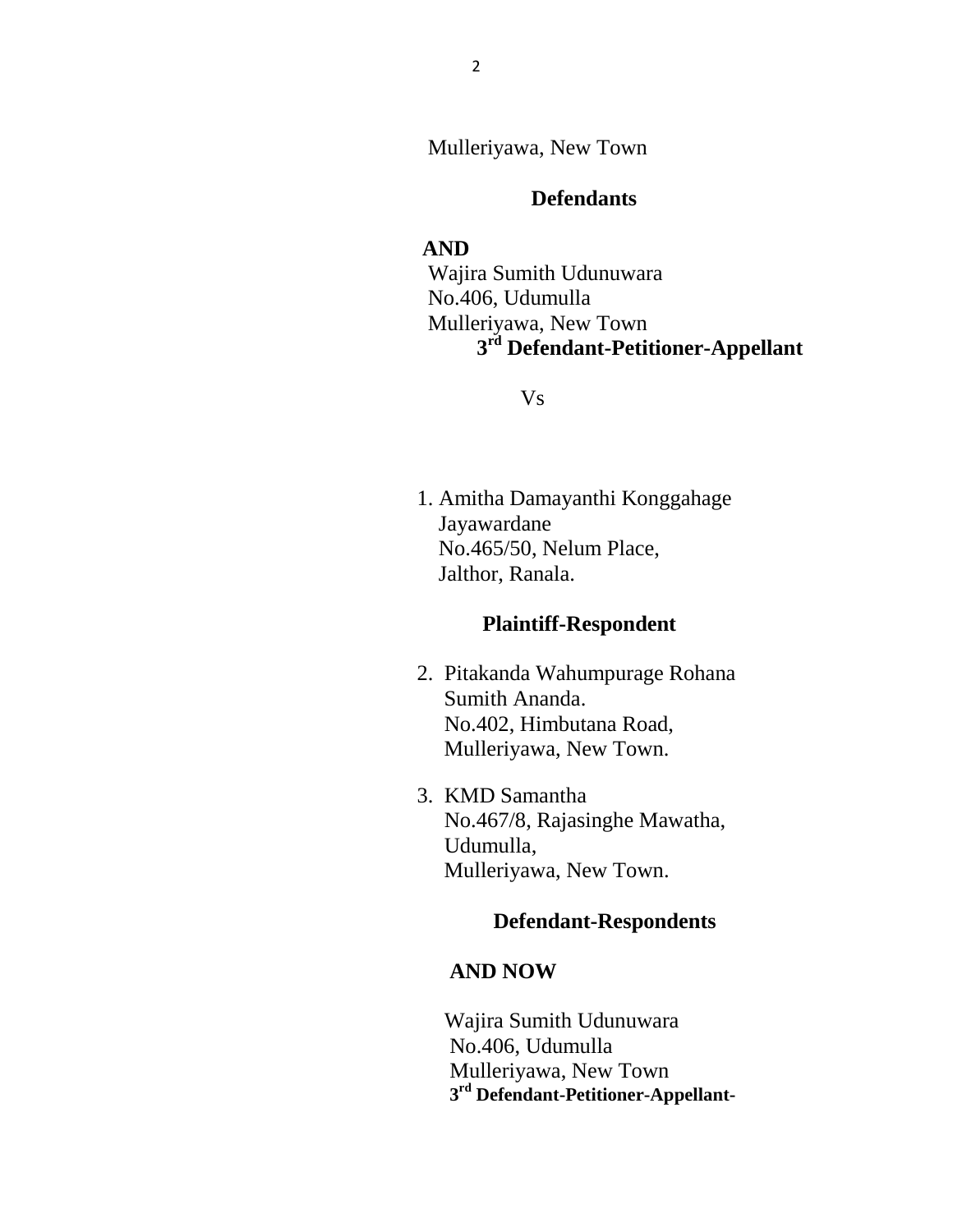#### **Petitioner-Appellant** Vs

 1. Amitha Damayanthi Konggahage Jayawardane No.465/50, Nelum Place, Jalthor, Ranala.

#### **Plaintiff-Respondent- Respondent-Respondent**

- 2. Pitakanda Wahumpurage Rohana Sumith Ananda. No.402, Himbutana Road, Mulleriyawa, New Town.
- 3. KMD Samantha No.467/8, Rajasinghe Mawatha, Udumulla, Mulleriyawa, New Town.

#### **Defendant-Respondents- Respondent-Respondents**

- Before : Sisira J de Abrew J LTB Dehideniya J Murdu Fernando PC J
- Counsel : S Kumaralingam for  $3^{rd}$  Defendant-Petitioner-Appellant- Petitioner-Appellant MDJ Bandara for the Plaintiff-Respondent- Respondent-Respondent

Argued on : 21.6.2018

Written Submission

Tendered on : 29.6.2018 by the  $3<sup>rd</sup>$  Defendant-Petitioner-Appellant- Petitioner-Appellant 19.1.2018 by the Plaintiff-Respondent- Respondent-Respondent

Decided on : 03.12.2018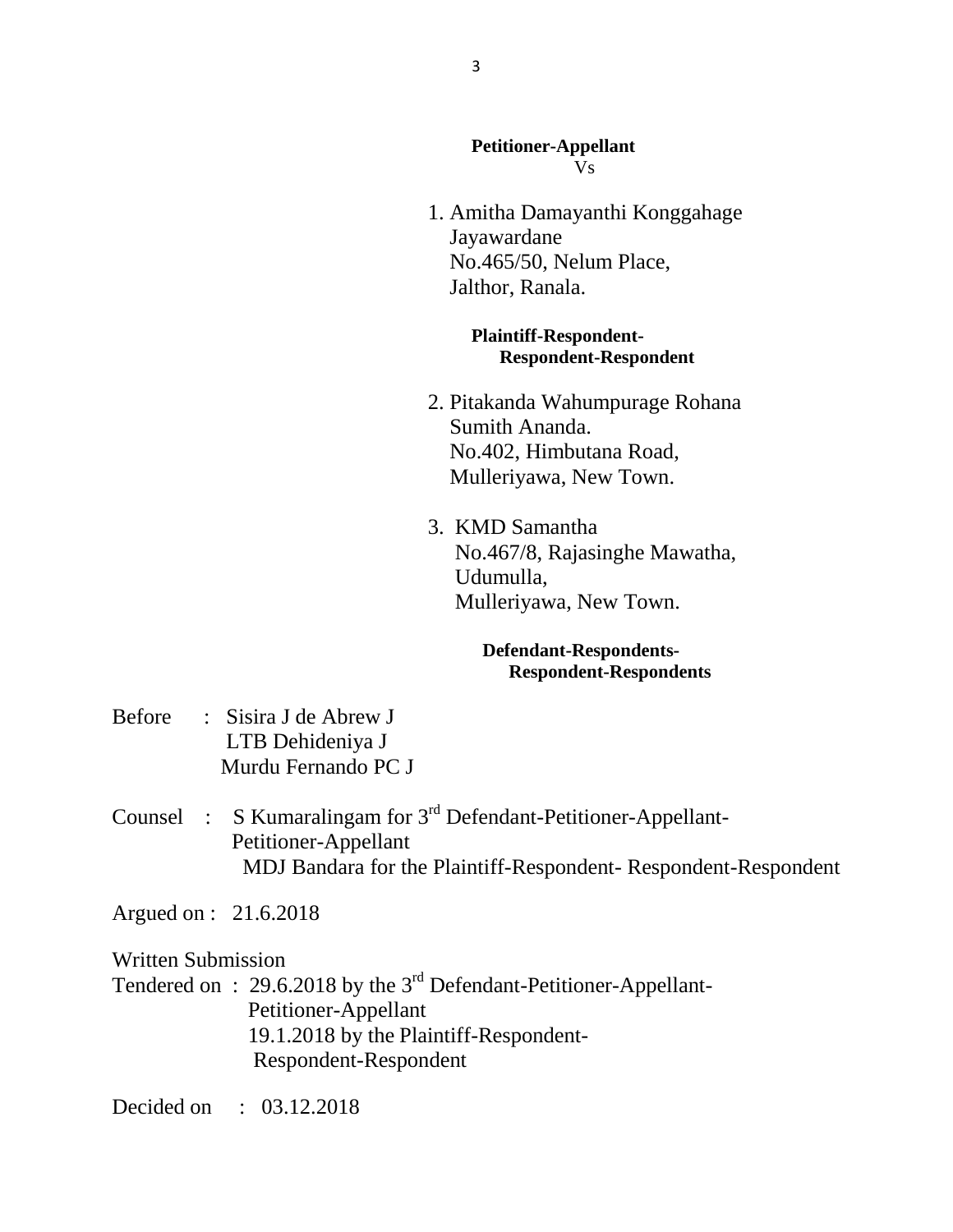Sisira J de Abrew J

In this case the Plaintiff states that  $1<sup>st</sup>$  to  $3<sup>rd</sup>$  defendants did not answer the summons of the learned District judge. The learned District judge fixed the case for ex-parte trial. After serving the decree on the  $2<sup>nd</sup>$  and  $3<sup>rd</sup>$  Defendants, the  $3<sup>rd</sup>$ Defendant made an application under Section 86(2) of the Civil Procedure Code to purge the default. The learned District Judge by his order dated 23.3.2010 dismissed the application to purge the default. Being aggrieved by the said order of the learned District Judge, the  $3<sup>rd</sup>$  Defendant appealed to the Civil Appellate High Court. The Civil Appellate High Court, by its judgment dated 11.3.2016 dismissed the appeal and affirmed the judgment of the learned District Judge. Being aggrieved by the said judgment of the Civil Appellate High Court, the  $3<sup>rd</sup>$ Defendant has appealed to this court. This court, by its order dated 1.11.2016, granted leave to appeal on questions of law stated in paragraphs 11(b) and 11(d) of the petition of appeal dated 20.4.2016 which are set out below.

- 1. Have the Honourable Judges of the Civil Appellate High Court erred by failing to consider that since statutory provisions apply to service of summons and unless the summons are duly served the other statutory consequences for non-appearance on serving summons would not apply on the Defendant.
- 2. Have the Honourable Judges of the Civil Appellate High Court erred by failing to consider the provisions of Section 62 of the Civil Procedure Code which categorically deals with substituted service and provides that service (of summons) has to be on an order of the court.

The  $2^{nd}$  and  $3^{rd}$  Defendant-Appellants both gave evidence at the inquiry. They both said that they did not receive summons in this case. The  $2<sup>nd</sup>$  Defendant in his

4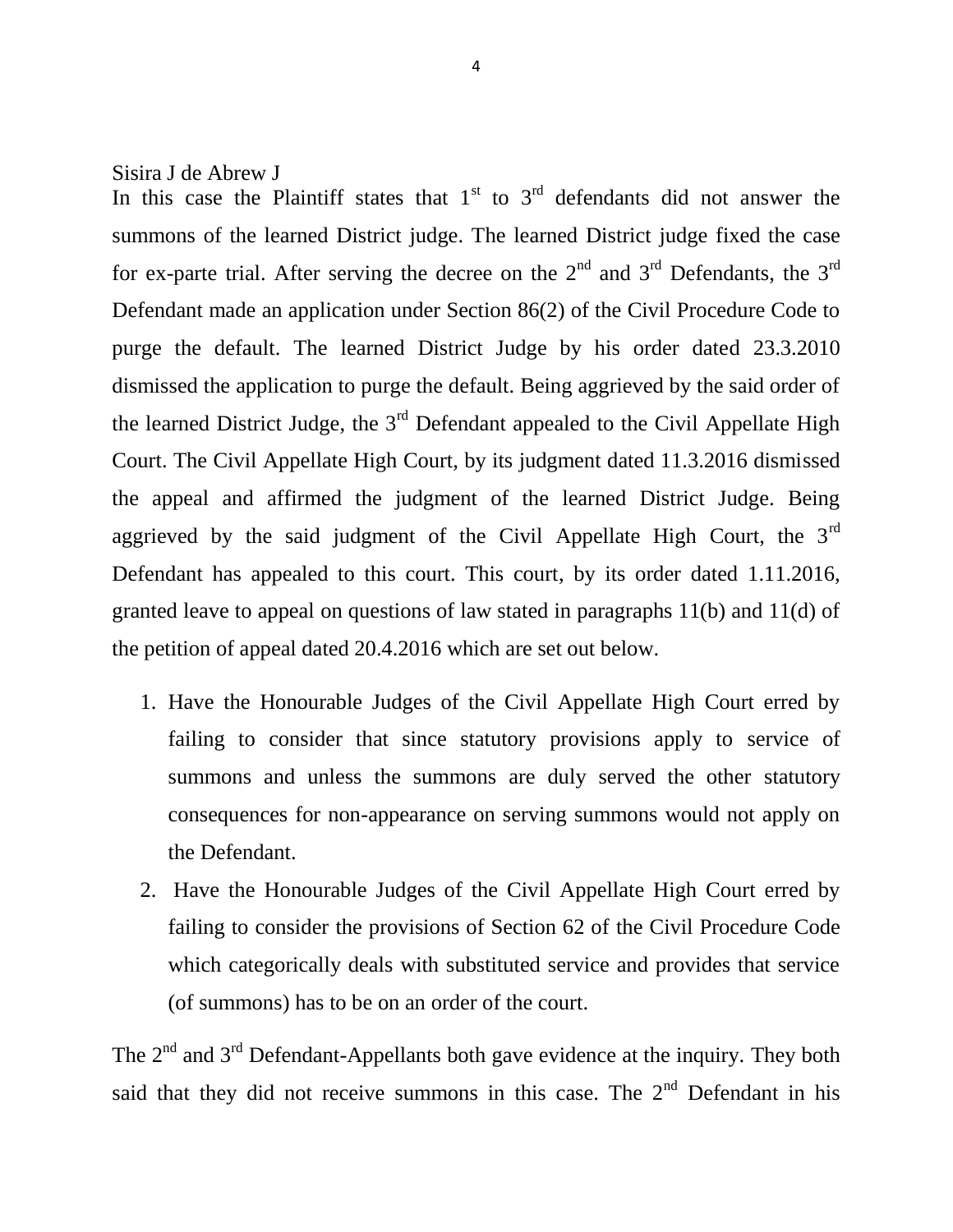evidence stated that no summons had been pasted on his door. The  $3<sup>rd</sup>$  Defendant-Appellant in his evidence stated that no summons had been pasted on his gate. S.L Dougles Priyantha, the Process Server in his evidence stated that he pasted summons on the door of the  $2<sup>nd</sup>$  Defendant-Appellant. He also, in his evidence, stated that he pasted summons on the gate of the  $3<sup>rd</sup>$  Defendant-Appellant. Both Defendant-Appellants in their evidence denied this position. Section 60 of the Civil Procedure Code reads as follows.

(1) The court shall, where it is reported that summons could not be effected by registered post or where the summons having been served and the defendant fails to appear, direct that such summons be served personally on the defendant by delivering or tendering to him the said summons through the Fiscal or the Grama Niladhari within whose division the defendant resides or in any case where the plaintiff is a lending institution within the meaning of the Debt Recovery (Special Provisions) Act, No. 2 of 1990, through the Fiscal or other officer authorized by court, accompanied by a precept in form No. 17 of the First Schedule. In the case of a corporation summons may be served personally by delivering or tendering it to the secretary or like officer or a director or the person in charge of the principal place of business of such corporation.

(2) If the service referred to in the preceding provisions of this section cannot by the exercise of due diligence be effected, the Fiscal or Grama Niladhari shall affix the summons to some conspicuous part of the house in which the defendant ordinarily resides or in the case of a corporation or unincorporated body, to the usual place of business or office of such corporation or such body and in every such case the summon shall be deemed to have been duly served on the defendant.

In terms of Section 60(2) of the Civil Procedure Code, the Fiscal has the right to affix the summons on a conspicuous part of the house. There is no dispute on this point. In an inquiry to purge the default it is the burden of the defendant to establish that summons had not been served on him. In Windawath Vs thopman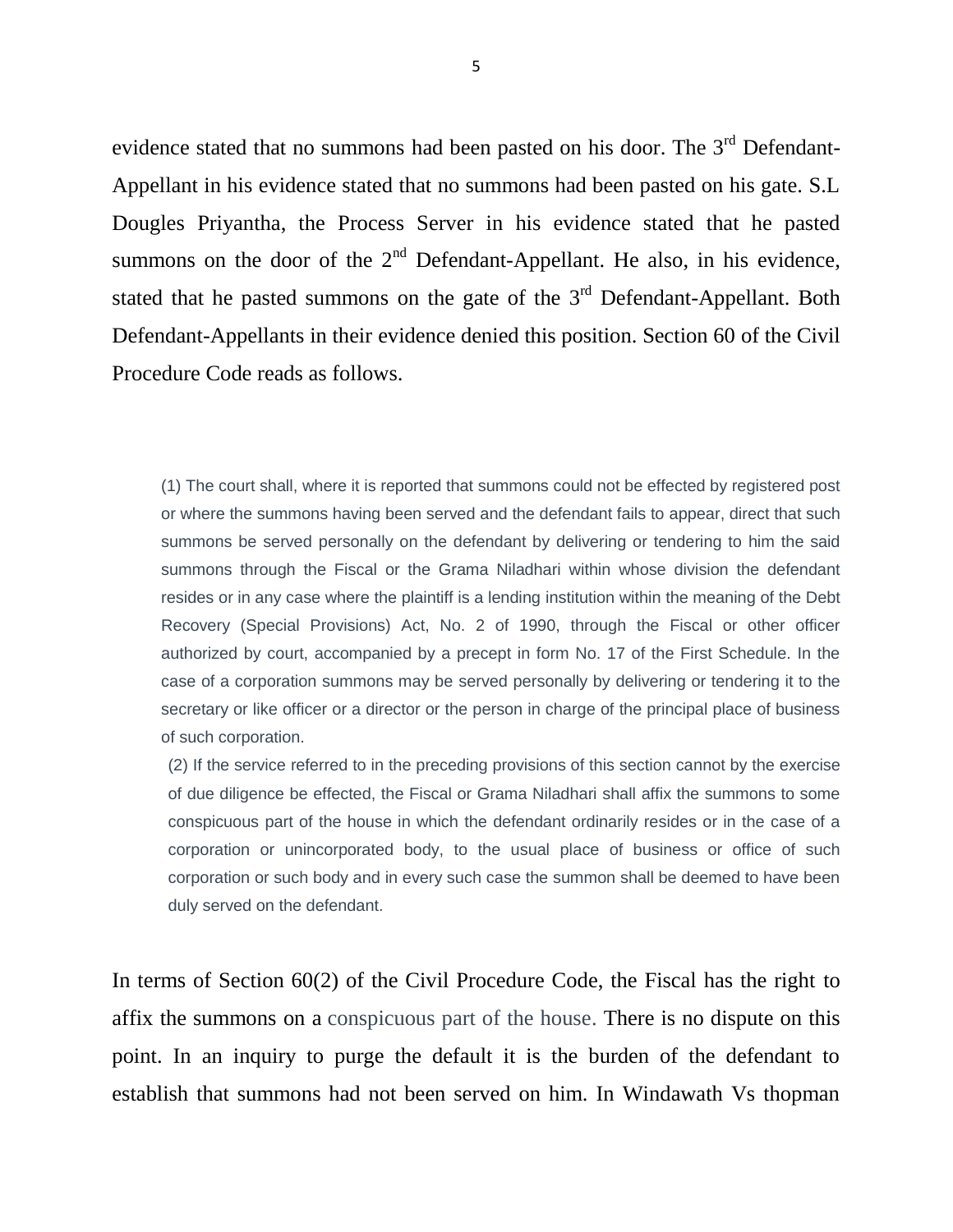[1998] 3 SLR 1 Court of Appeal held thus "The defendants have to begin leading evidence and once the defendant's lead evidence to prove that summons had not been served on them and establish that fact, burden shifts back onto the plaintiffs to rebut the evidence."

The  $2<sup>nd</sup>$  and  $3<sup>rd</sup>$  Defendant-Appellants have stated in their evidence that they did not receive summons. Dougles Priyantha, the Process Server in his evidence stated that when he went to the  $2<sup>nd</sup>$  Defendant's house, the wife of the  $2<sup>nd</sup>$  Defendant was sweeping the house and he affixed the summons on the door. If this evidence is true it is very strange as to why the  $2<sup>nd</sup>$  Defendant did not appear in court. In these circumstances the question that arises is whether the Process Server's evidence could be accepted as true evidence. Dougles Priyantha, the Process Server in his evidence stated that when he went to the  $3<sup>rd</sup>$  Defendant's house, his house was closed; that he made inquiries from the person who is living in front of the  $3<sup>rd</sup>$ Defendant's house; and that he learnt that the  $3<sup>rd</sup>$  Defendant would return in a short while. If that is so, question that arises is as to why he did not wait to meet the  $3<sup>rd</sup>$ Defendant. Thus the question arises whether his evidence satisfies the test of probability. Dougles Priyantha, the Process Server in his evidence states that he normally takes down notes with regard to the details of the people from he makes inquiries when he goes to serve summons. But in the present case he had not done so. According to Dougles Priyantha, the Process Server, summons was pasted on the gate of the  $3<sup>rd</sup>$  Defendant on 17.4.2018 and he knocked on the gate. The  $3<sup>rd</sup>$ Defendant categorically states in his evidence that he was present at home on 17.4.2018. When I consider the evidence of Dougles Priyantha, the Process Server, I feel that I am unable to accept his evidence as true evidence. When I consider the evidence led at the trial and the judgment of the learned District Judge, I feel that the learned District Judge has not analyzed the evidence properly. If he had properly analyzed the evidence of the Process Server, he would have realized the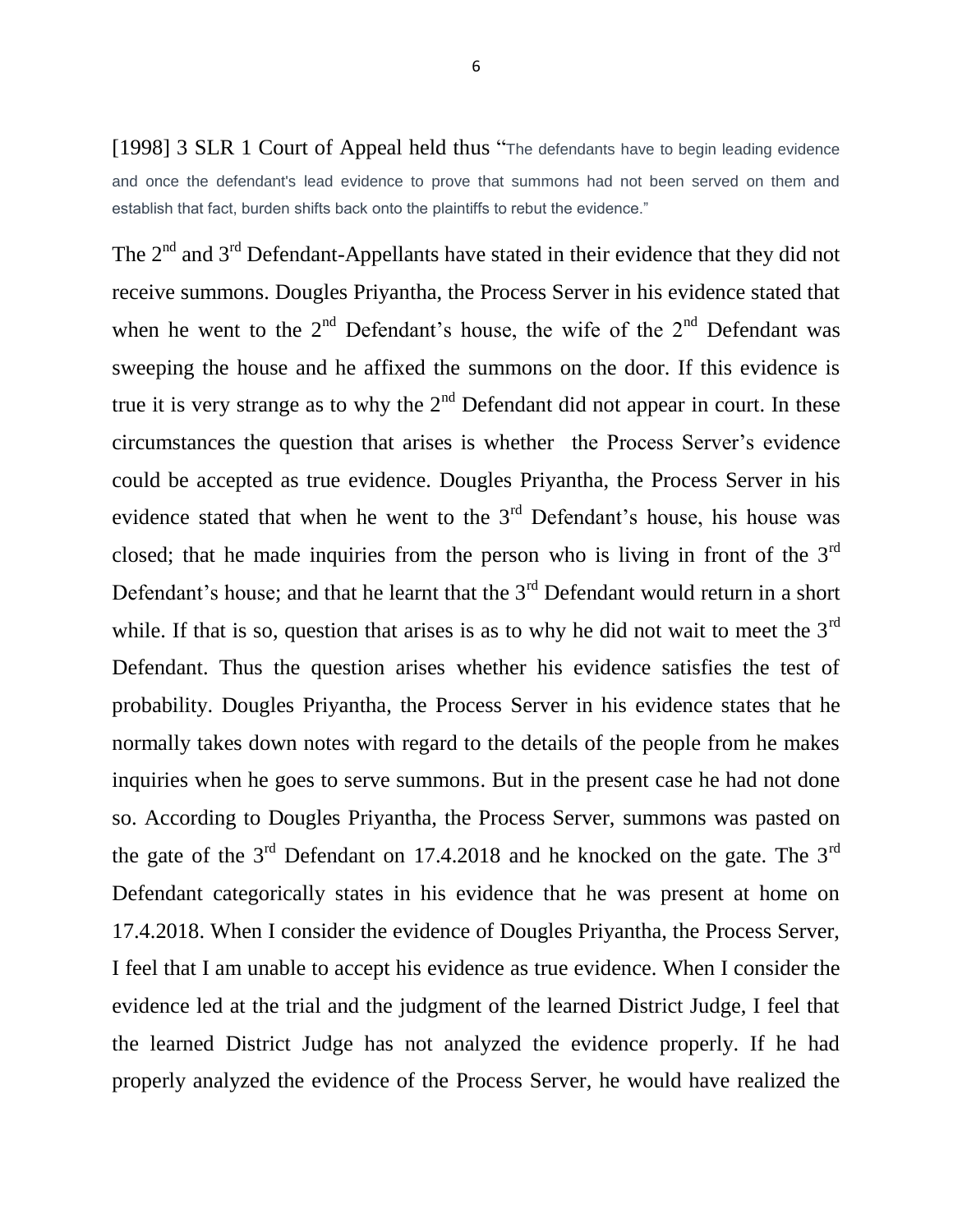improbability of the situation narrated by the Process Server. In the case of De Silva and others Vs Seneviratne and others [1981] 2 SLR 7 Ranasinghe J at page 16 made the following observation.

"H.N.G. Fernando, J. (as His Lordship the Chief Justice then was) in the case of Mahawithana vs. Commissioner of Inland Revenue 64 NLR 217 where in dealing with the question as to when an appellate Court would interfere with the findings of a tribunal on the primary questions of fact, at page 223, it was stated that it was open to an appellate Court to reconsider such findings of fact only:

(a) If that inference has been drawn on a consideration of inadmissible evidence or after excluding admissible and relevant evidence,

(b) If the inference was a conclusion of fact drawn by the Board but unsupported by legal evidence, or

(c) If the conclusion drawn from relevant facts is not rationally possible, and is perverse and should therefore be set aside."

In the present case also the stand taken up by the Process Server is impossible and therefore I hold that the order of the learned District Judge is perverse

For the above reasons, I cannot permit to stand the order of the learned District Judge dated 23.3.2010. The Civil Appellate High Court affirmed the said order of the learned District Judge. For the above reasons, I set aside the order of the learned District Judge dated 23.3.2010 and the judgment of the Civil Appellate High Court dated 11.3.2016. In view of the conclusion reached above, the  $1<sup>st</sup>$ question of law is answered as follows:

The learned Judges of the Civil Appellate High Court have failed to evaluate the evidence led at the trial. The  $2<sup>nd</sup>$  question of law does not arise for consideration.

When the order of the learned District Judge dated  $23.3.2010$  is set aside, the  $2<sup>nd</sup>$ Defendant too becomes entitled to file his answer. I direct the learned District